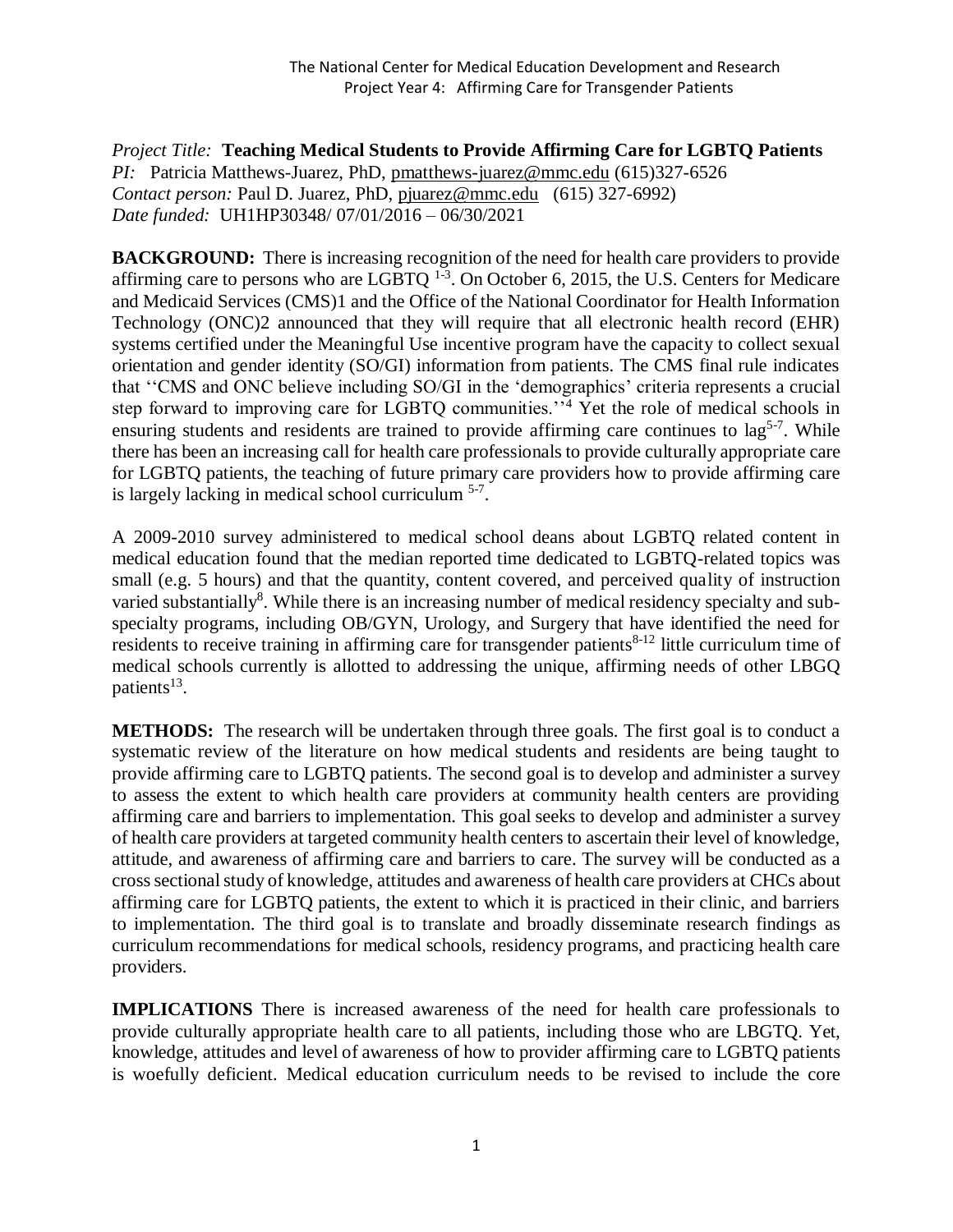elements of affirming care for LGBTQ patients. Affirming, curriculum modules will be developed, evaluated, and disseminated to health professions educators and advocates for LGBGQ health.

### **RESEARCH DESCRIPTION**

### **Title: Teaching Medical Students and Residents to Provide Affirming Care for Patients who are LGBTQ**

**Statement of the problem** Medical students and residents currently lack sufficient training on affirming care to patients who are LGBTQ and how to provide it.

There has been an increasing call for health care providers to provide culturally appropriate, affirming care to persons who identify as  $LGBTQ^{1-3}$ . On October 6, 2015, the U.S. Centers for Medicare and Medicaid Services (CMS)1 and the Office of the National Coordinator for Health Information Technology (ONC)2 announced that they will require that all electronic health record (EHR) systems certified under the Meaningful Use incentive program have the capacity to collect sexual orientation and gender identity (SO/GI) information from patients. The CMS final rule indicates that ''CMS and ONC believe including SO/GI in the 'demographics' criteria represents a crucial step forward to improving care for LGBTQ communities.''<sup>4</sup> Yet the role of medical schools in ensuring students and residents are trained to provide affirming care continues to lag<sup>5-</sup> 7 .

A 2009-2010 survey administered to medical school deans about LGBTQ related content in medical education found that the median reported time dedicated to LGBTQ-related topics was small (e.g. 5 hours) and that the quantity, content covered, and perceived quality of instruction varied substantially<sup>8</sup>. While there is an increasing number of medical residency specialty and subspecialty programs, including OB/GYN, Urology, and Surgery that have identified the need for training in affirming care for transgender patients $8-12$ , the need to provide affirming primary care to patients who are LGBTQ continues to be largely overlooked. Little curriculum time of medical schools currently is allotted to addressing the unique, affirming, primary health care needs of LGBTQ patients $^{13}$ .

### **Target Populations**

• LGBTQ patients.

### **Research questions or hypothesis:**

- 1. What is the evidence base for health care professionals providing affirming care to LGBTQ patients in community health care settings?
- 2. What are the core elements of the medical educational curriculum that can be revised and adapted to ensure students have the knowledge and skills to provide culturally competent health care to LGBTQ patients?
- 3. Will inclusion of education on affirming care for LGBTQ patients result in improved knowledge and attitudes among medical students and residents?
- 4. Will inclusion of education on affirming care for LGBTQ patients result in perceived improvements in patient care and outcomes?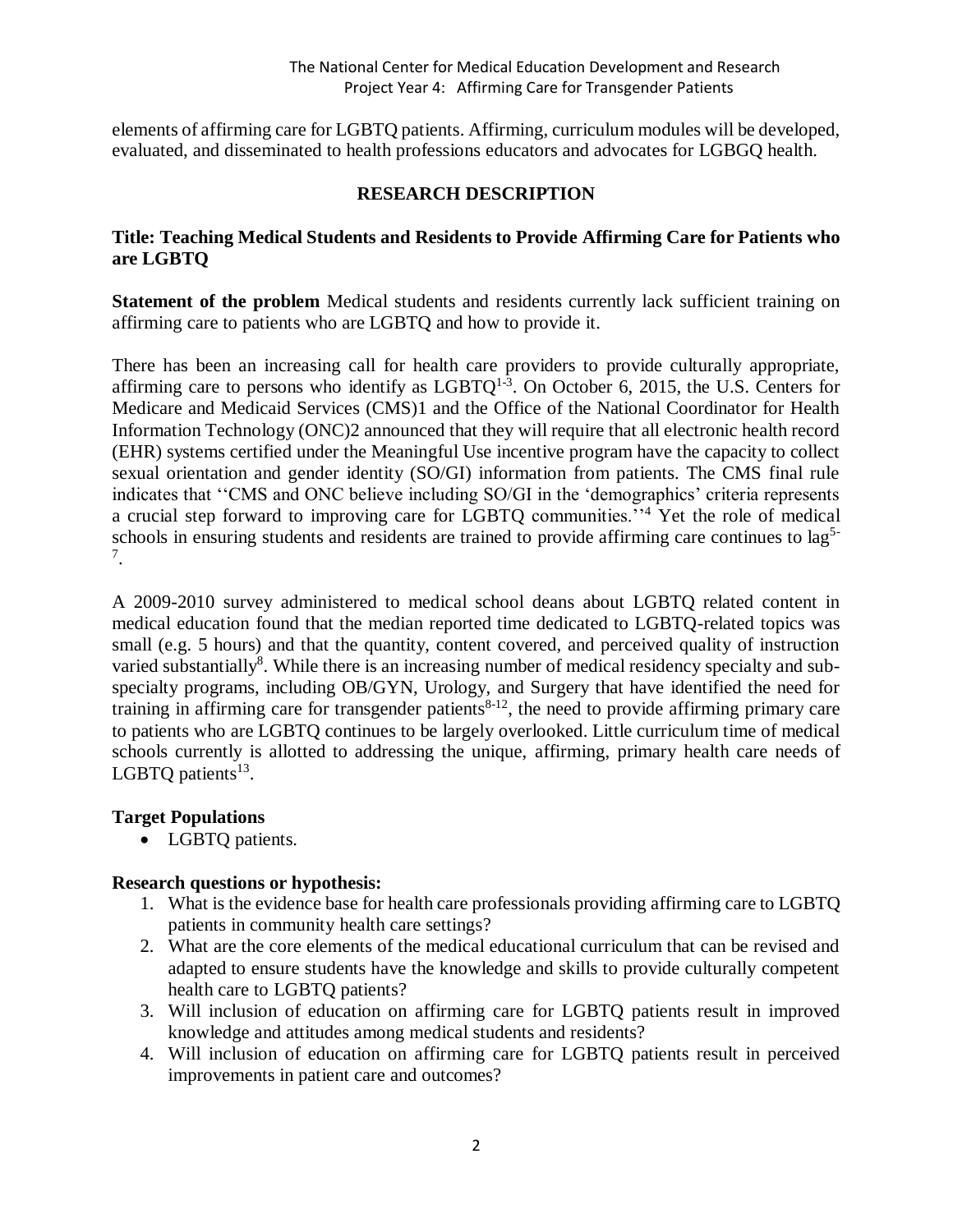# **WORK PLAN**

The research will be undertaken through three goals. The first goal is to conduct a systematic review of the literature on how medical students and residents are being taught to provide affirming care to LGBTQ patients. The second goal is to develop an affirming care curriculum that can be taught to medical students and residents. The third goal is to broadly disseminate research results to medical schools, residency programs and practicing health care providers through traditional and non-traditional venues.

### **PROJECT GOAL 1: To conduct a systematic review of the literature to identify how medical students and residents are being trained to provide affirming care to LGBTQ patients.**

Methodology

 We will use PRISMA guidelines to conduct a systematic review of the literature from 2005 until present using Scopus, PubMed, Web of Science, EBSCOhost, Google Scholar and PsycINFO. A systematic review will be conducted according to PRISMA guidelines. The search strategy cross-referenced keywords for LGBTQ populations (*lesbian, gay, bisexual, transgender, gender identity, transsexual, gender reassignment, gender affirmation, genderqueer, gender nonconforming, gender dysphoria,* transgender nonconforming/TGNC) with keywords for medical students and residents (*medical student, medical resident*), and medical education (*medical school curriculum, basic science, clinical, rotations, OSCE, standardized patient*).

#### **Analysis**

 A systematic review of the literature will be conducted on how US medical school curricula addresses provision of affirming care for transgender patients using the PRISMA guidelines.

#### Anticipated Products

- We will present findings of the systematic review at a minimum of two professional conferences per year.
- We will submit a minimum one article for publication in a peer reviewed journal on how medical schools are teaching students and residents to provide affirming care to LGBTQ patients.

### **PROJECT GOAL 2: To work with our Community of Practice and national partners to develop and administer a survey to providers at community health centers about the extent and barriers to the provision of affirming care for LGBTQ patients.**

Methodology

 We will work with our consultants, the Fenway Institute, the Migrant Clinicians Network, and the National Health Care for the Homeless Council to develop and administer a survey to assess the extent to which health care providers at community health centers are aware of and are providing affirming care to LGBTQ patients. Core elements of affirming care will address a number of elements, including cultural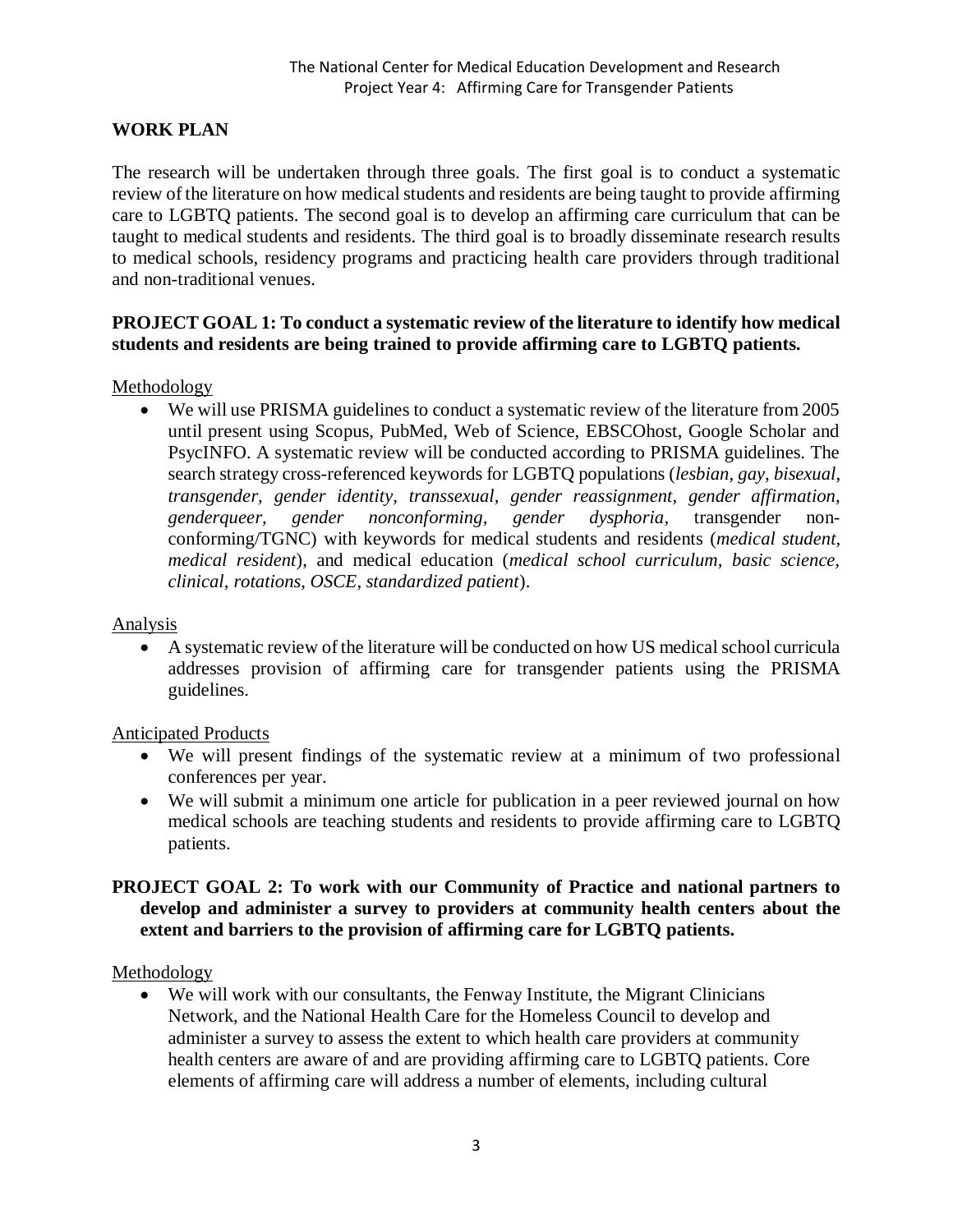awareness, staff training, waiting areas, bathrooms, fluency of terminology, and gender identity data.

### Analysis

- A pre/post survey of knowledge and attitudes about affirming care will be administered to staff of targeted community health centers.
- Survey results will be analyzed to identify the extent to which they address core elements of affirming care and barriers to achieving them.

## Anticipated Product

 Research findings on the provision of affirming care will be disseminated broadly to the academic medicine community through the publication of at least one article in a peer reviewed journal.

### **PROJECT GOAL 3: To develop, translate, and broadly disseminate research findings as curriculum products on providing affirming care for LGBTQ persons to academic, clinical, and advocacy organizations through traditional and non-traditional venues.**

## Methodology

- Research findings will be translated into medical education curriculum recommendations on addressing the primary health care needs for affirming care among LGBTQ patients.
- Evidence-based affirming care curriculum will be developed in conjunction with national partners.
- Curricular units will be mapped to the Medbiquitous *Curriculum Inventory Working Group Standardized Instructional and Assessment Methods and Resource Types.*

# Anticipated Products

- Data driven recommendations will be disseminated through a minimum of one scholarly presentation on the extent to which health care providers at community health centers are providing affirming care to LGBTQ patients and barriers to practice.
- A minimum of one article will be published in a peer-reviewed journal on curriculum recommendations for teaching medical students to provide affirming care for LGBTQ patients.
- Social media will be used to broadly disseminate research findings and curriculum products in providing affirming care for LGBTG patients
- A policy brief with recommendations about the role of medical schools in training students and residents about affirming care will be developed and disseminated.
- Technical assistance will be provided to other medical schools and residency programs on how to integrate affirming care for LGBTQ patients into their curriculum.

# Policy Relevance

Affirming care has been identified as an emerging area which has not received much attention in medical education or residency training resulting in a workforce that is ill-prepared to provide culturally appropriate care for the LGBTQ population. The lack of provision of culturally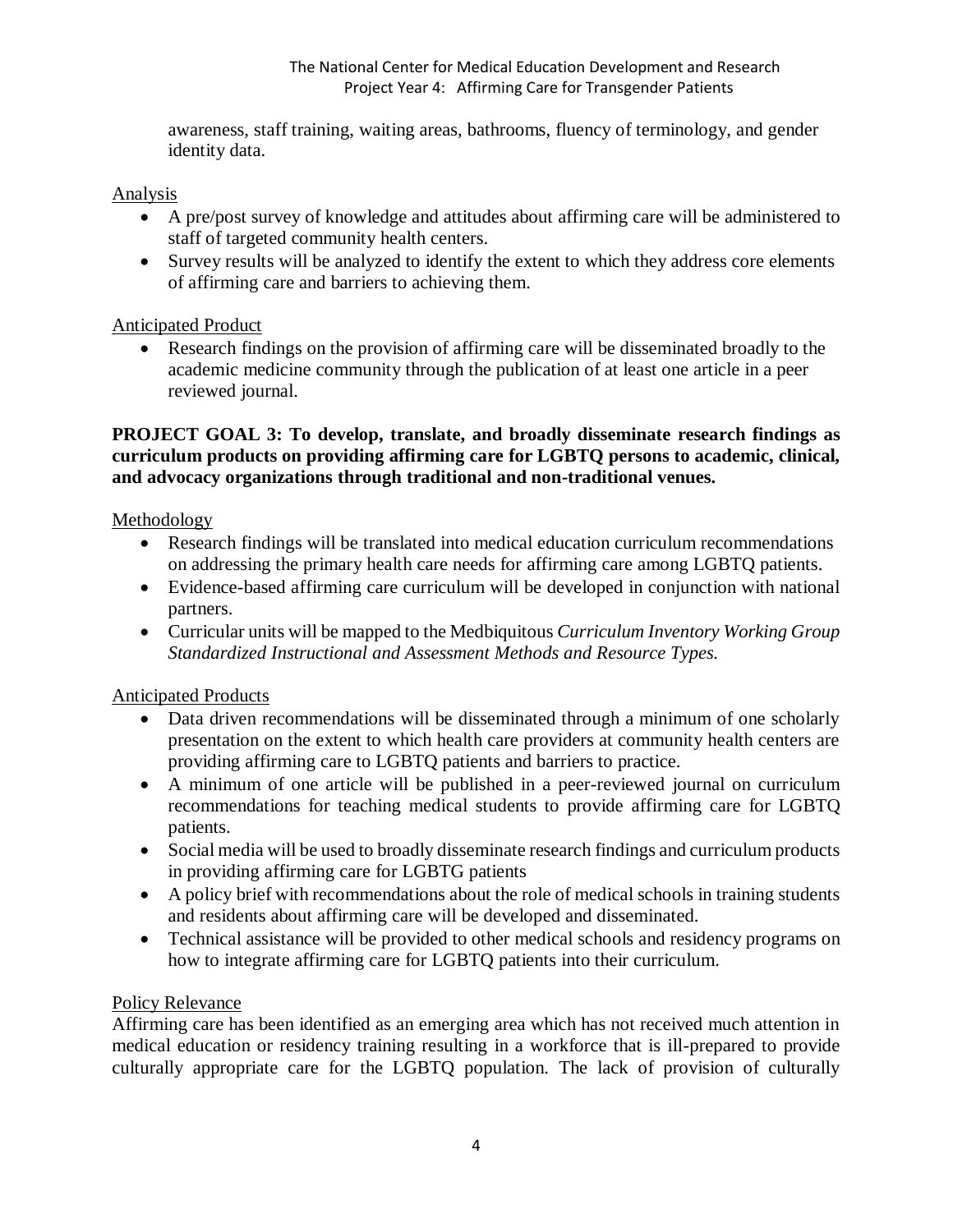competent care for persons who are LGBTQ contributes to the continuing disparities in health access and outcomes for this population.

Limitations

- Medical schools and residency programs may be resistant to additional curriculum demands
- Medical schools and residency programs may not prioritize teaching students and residents about affirming care for LGBTQ patients.

## **REFERENCES**

- 1. Association AP. *Diagnostic and statival manual of mental disorders.* Arlington, VA, 2013.
- 2. Eriksson SES, Safer JD. Evidence-based curricular content improves student knowledge and changes attitudes towards transgender medicine. *Endocrine Practice.*  2016;22(7):837-841.
- 3. Fraser L, Knudson G. Education Needs of Providers of Transgender Population. *Endocrinology and Metabolism Clinics of North America.* 2019;48(2):465-477.
- 4. Department of Health and Human Services Services. 42 CFR Parts 412 and 495 [CMS-3310-FC and CMS-3311-FC], RINs 0938-AS26 and 0938-AS58. Medicare and Medicaid Programs; Electronic Health Record Incentive Program—Stage 3 and Modifications to Meaningful Use in 2015 through 2017. In: Department of Health and Human Services CfMaMS, edOctober 6, 2015.
- 5. Vance SR, Deutsch MB, Rosenthal SM, Buckelew SM. Enhancing Pediatric Trainees' and Students' Knowledge in Providing Care to Transgender Youth. *Journal of Adolescent Health.* 2017;60(4):425-430.
- 6. Reisner SL, Bradford, J., Hopwood, R. et al. Comprehensive Transgender healthcare: the affirming clinical and public health model of Fenway Health. *Journal of Urban Health.*  2015;92(3):584-592.
- 7. Liang JJ, Gardner IH, Walker JA, Safer JD. Observed deficiencies in medical student knowledge of transgender and intersex health. *Endocrine Practice.* 2017;23(8):897-906.
- 8. Obedin-Maliver J, Goldsmith ES, Stewart L, et al. Lesbian, gay, bisexual, and transgender–related content in undergraduate medical education. *JAMA.*  2011;306(9):971-977.
- 9. Dubin SN, Nolan IT, Streed CG, Jr., Greene RE, Radix AE, Morrison SD. Transgender health care: improving medical students' and residents' training and awareness. *Adv Med Educ Pract.* 2018;9:377-391.
- 10. Davidge-Pitts C, Nippoldt TB, Danoff A, Radziejewski L, Natt N. Transgender health in endocrinology: Current status of endocrinology fellowship programs and practicing clinicians. *Journal of Clinical Endocrinology and Metabolism.* 2017;102(4):1286-1290.
- 11. Hirschtritt ME, Noy G, Haller E, Forstein M. LGBT-specific education in general psychiatry residency programs: a survey of program directors. *Academic Psychiatry.*  2019;43(1):41-45.
- 12. Schechter LS, Cohen M. Gender Confirmation Surgery: A new frontier in plastic surgery education. *Plastic and Reconstructive Surgery.* 2016;138(4):784e-785e.